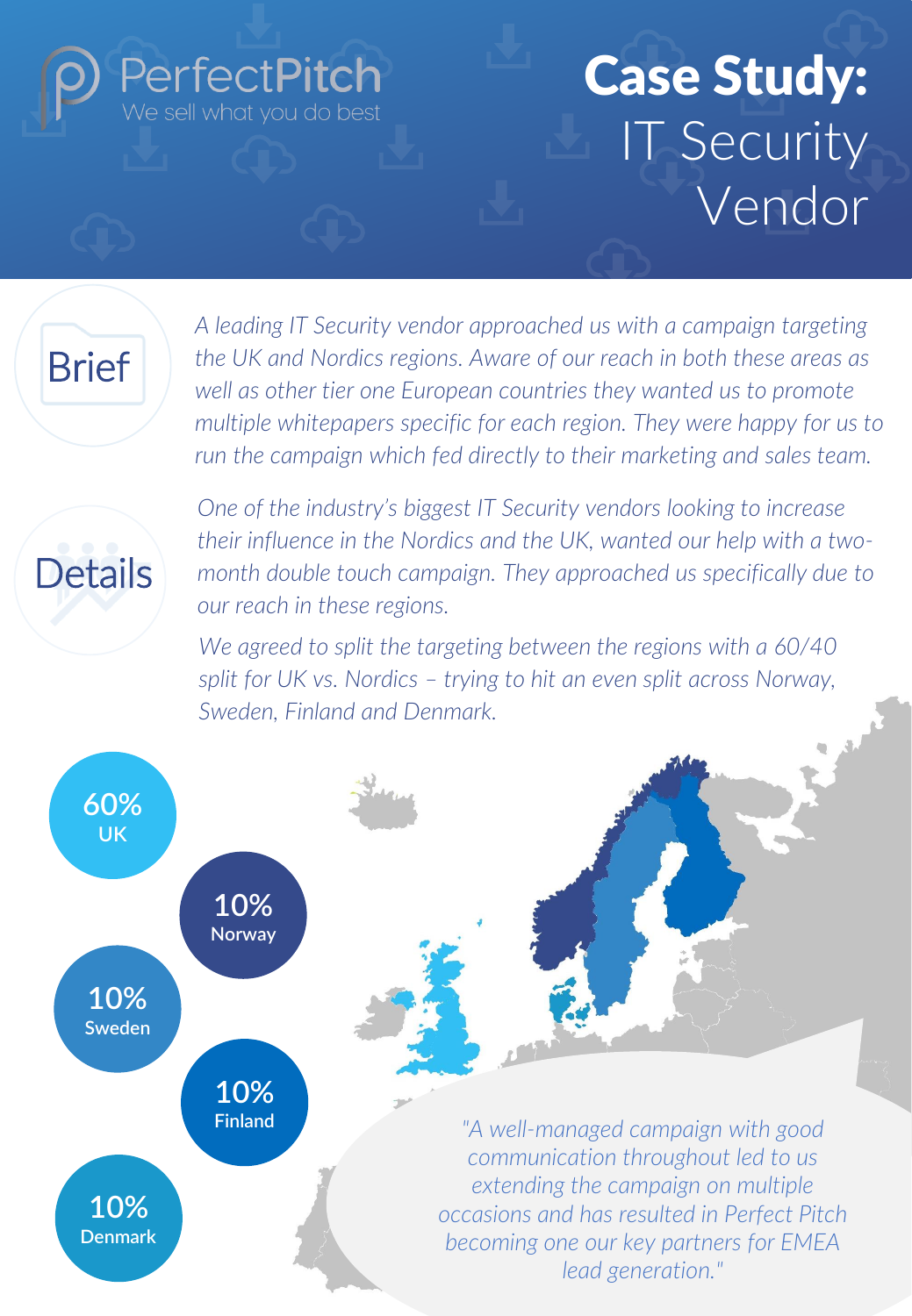| Company Size:         |
|-----------------------|
| over 100 employees    |
| Industries:           |
| All Industries except |
| Government,           |
| <b>Education and</b>  |
| Non-profit            |
| Job Titles: Targeting |
| Security and IT       |
| Manager+ titles       |

#### Why Perfect Pitch?

*With these assurances they wanted to find out what kind of numbers we would be able to generate. As the brief was open there was plenty of data available and after applying the filters, we had access to over 42k records that we had available to engage with. The client booked a total of 1,200 leads to be delivered across an 8-week period but asked us to front load the delivery as much as possible.* 

### **Challenges**

*In the past, when following on their previous incumbent suppliers leads, they found it hard to convert them to their sales pipeline, leaving them very dissatisfied. We suggested the addition of a profiling question around current install base with a minimum requirement of 50% of the leads to answer this profiler, as well as a* 

*second asset offered after acceptance of the first to help improve their conversion rate.*

### Our Approach

*We agreed on a reporting template and leads were submitted weekly to the Convertr platform. We applied the filters to our database, and targeting only the qualified data, we drove the traffic to the hosted whitepaper landing page. We would then validate the results, matching contacts to their LinkedIn profile where applicable as well as validating their email address using two validation tools to ensure accuracy ahead of submission.*